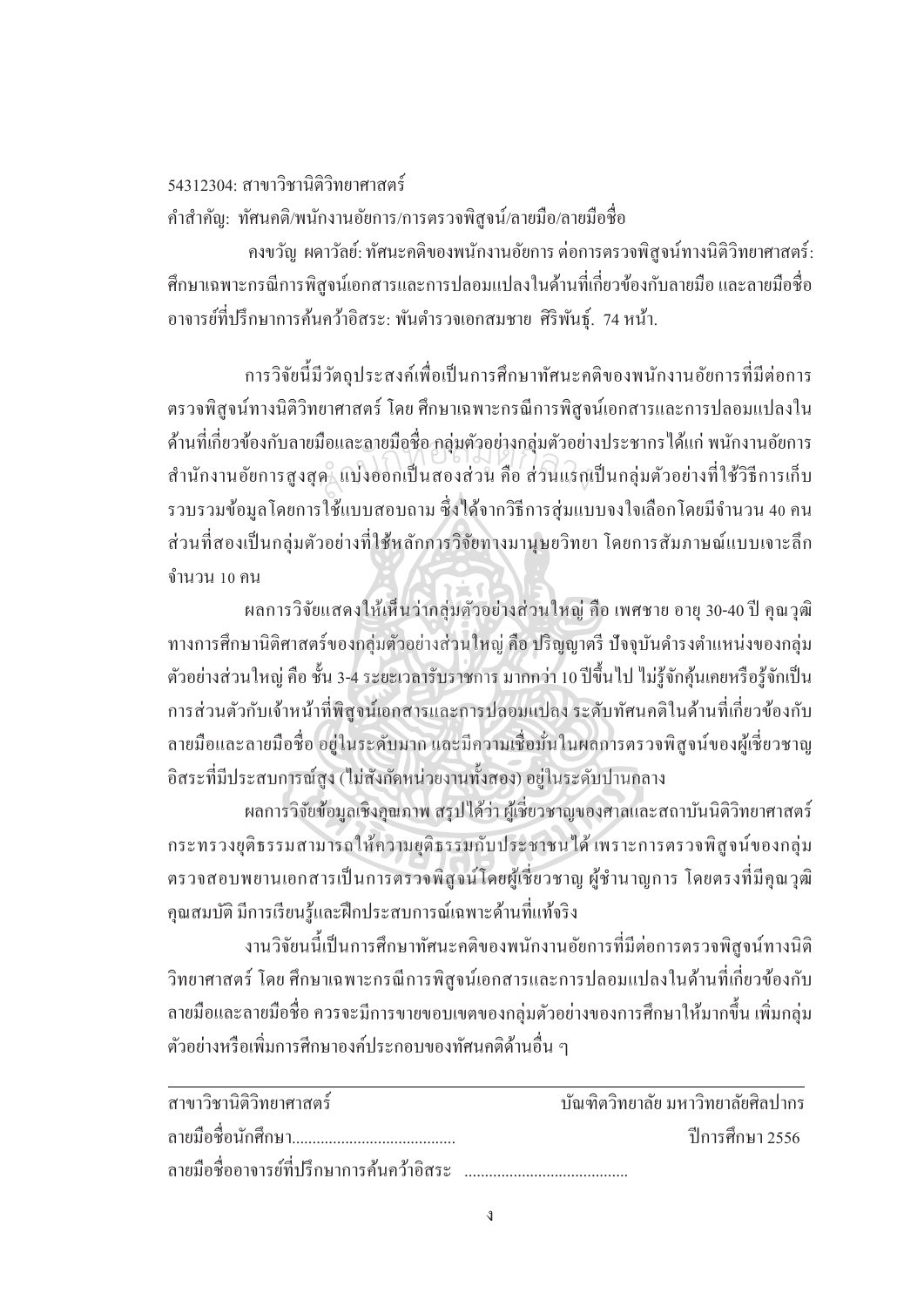## 54312304: MAJOR: FORENSIC SCIENCE

KEY WORD: ATTITUDES / ATTORNEY / AUTHENTICATION / HAND WRITING SIGNATURE KONGKWAN PADAWAN: PROSECUTOR'S PERSPECTIVE UNDERPINNING PER VERIFICATION TO FORENSIC SCIENCE: STUDIES AND DOCUMENTATION PROOFING ONLY OPPOSED TO COUNTERFEITING HANDWRITING AND SIGNATURE. INDEPENDENT STUDY ADVISOR: Pol. Col. SOMCHAI SIRIPUNT. 74 pp.

The objective of this research is study to attitude of the prosecutors on the case study examined by forensic proof and the forgery of documents related to handwriting. Samples, including samples Prosecutor Office of the Attorney General Ministry of Justice Divided into two parts: the first part is a sample of how the data were collected using a questionnaire. Derived from a randomized deliberately chose a total of 40 people, the second is a sample of primary research in anthropology. In-depth interviews with 10 people.

This study shows that the majority was male, age 30-40 years Education Law of the majority of the Bachelor's Degree Currently, he is leading 3-4 most of the sample period, more than 10 governors years and do not know personally or with authorities to prove and document forgery. Attitudes associated with the signature. The level and have confidence in the identification of independent experts with experience (not affiliated entities both) were moderate. chelor's Degree Currently, he is leading<br>ors years and do not know personally (<br>iitudes associated with the signature. The<br>ndependent experts with experience (n

Qualitative data findings conclude that the court's expert and forensic institutions. Department of Justice can do justice to its citizens. Because the identification of the document as verbal identification by a qualified expert who can direct the learning and practice of specific actual experience

This study explores the attitude of the prosecutors on the case study examined by forensic proof and the forgery of documents related to handwriting. There should be scope for the sample of the study to more. Add the sample to be experienced or add other components of attitude.



Program of Forensic Science Gram Graduate School, Silpakorn University Student's signature ........................................ Academic Year 2013 Independent Study Advisor's signature ........................................